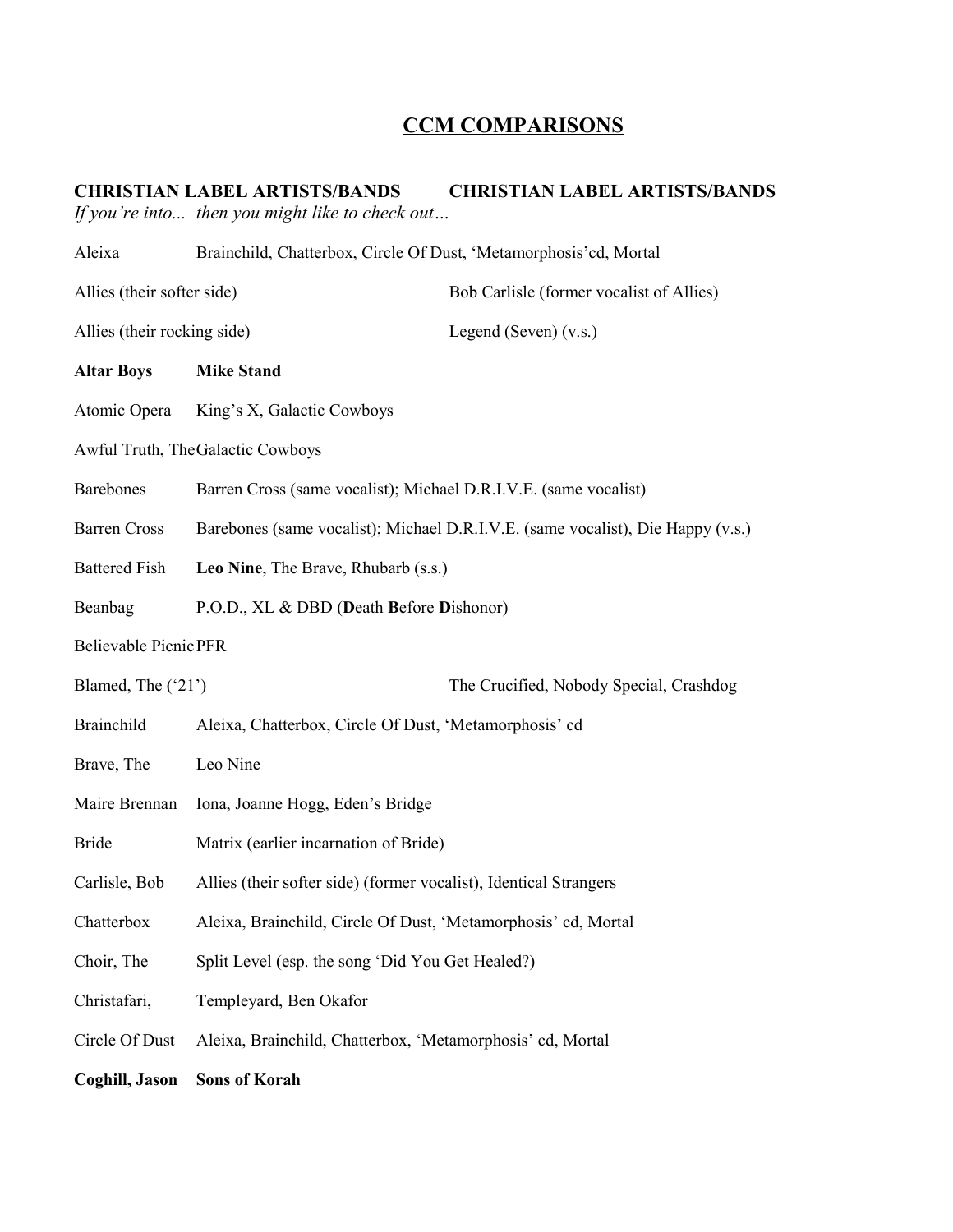| Cordola, Lanny Jeff Scheetz |                                                   |                                                                                     |  |
|-----------------------------|---------------------------------------------------|-------------------------------------------------------------------------------------|--|
| Crashdog                    | The Blamed, Nobody Special, The Crucified         |                                                                                     |  |
| Crucified, The              | The Blamed, Nobody Special, Crashdog              |                                                                                     |  |
|                             | Crucified, The ('Pillars Of Humanity' cd)         | Focused ('Bow' cd)                                                                  |  |
| Daniel Amos / DA / da       |                                                   | <b>Swirling Eddies</b>                                                              |  |
| Davis, Patrick              | P.O.D.                                            |                                                                                     |  |
|                             | Deliverance (from 'Stay Of Execution' cd onwards) | Saviour Machine (v.s.)                                                              |  |
| <b>Detritus</b>             | <b>Seventh Angel</b>                              |                                                                                     |  |
| Die Happy                   |                                                   | Red Sea (same vocalist), Joshua (same vocalist on some tracks), Barren Cross (v.s.) |  |
| Dogs Of Peace               | PFR $(v, \& \text{m.s.})$                         |                                                                                     |  |
| Driscoll, Phil              | Larry Howard (v.s. at times)                      |                                                                                     |  |
| D.R.I.V.E., Michael         |                                                   | Barren Cross, Bare Bones (same vocalist)                                            |  |
| Echo Hollow                 | <b>Tourniquet</b>                                 |                                                                                     |  |
| Eden's Bridge               | Iona, Joanne Hogg, Maire Brennan                  |                                                                                     |  |
| Elefante, John              | Mastedon (ballads) (former vocalist)              |                                                                                     |  |
| Emmanuel, Tommy             |                                                   | Phil Keaggy (his instrumental guitar work)                                          |  |
| Farlow Star                 | Tanya Gordon                                      |                                                                                     |  |
| Fenholt, Jeff               | Joshua ('Surrender' cd) (former vocalist)         |                                                                                     |  |
| Focused ('Bow' cd)          |                                                   | The Crucified ('Pillars Of Humanity' cd)                                            |  |
| Galactic Cowboys            |                                                   | The Awful Truth (an earlier incarnation), King's X, Atomic Opera                    |  |
| Gibson, Jon                 | Matthew Ward (v.s.)                               |                                                                                     |  |
| Gordon, Tanya               | Farlow Star                                       |                                                                                     |  |
| Grammatrain                 | Pete Stuart (former vocalist)                     |                                                                                     |  |
| Grand Atlantic              | Tonjip                                            |                                                                                     |  |
| Guardian                    | Tempest (same vocalist)                           |                                                                                     |  |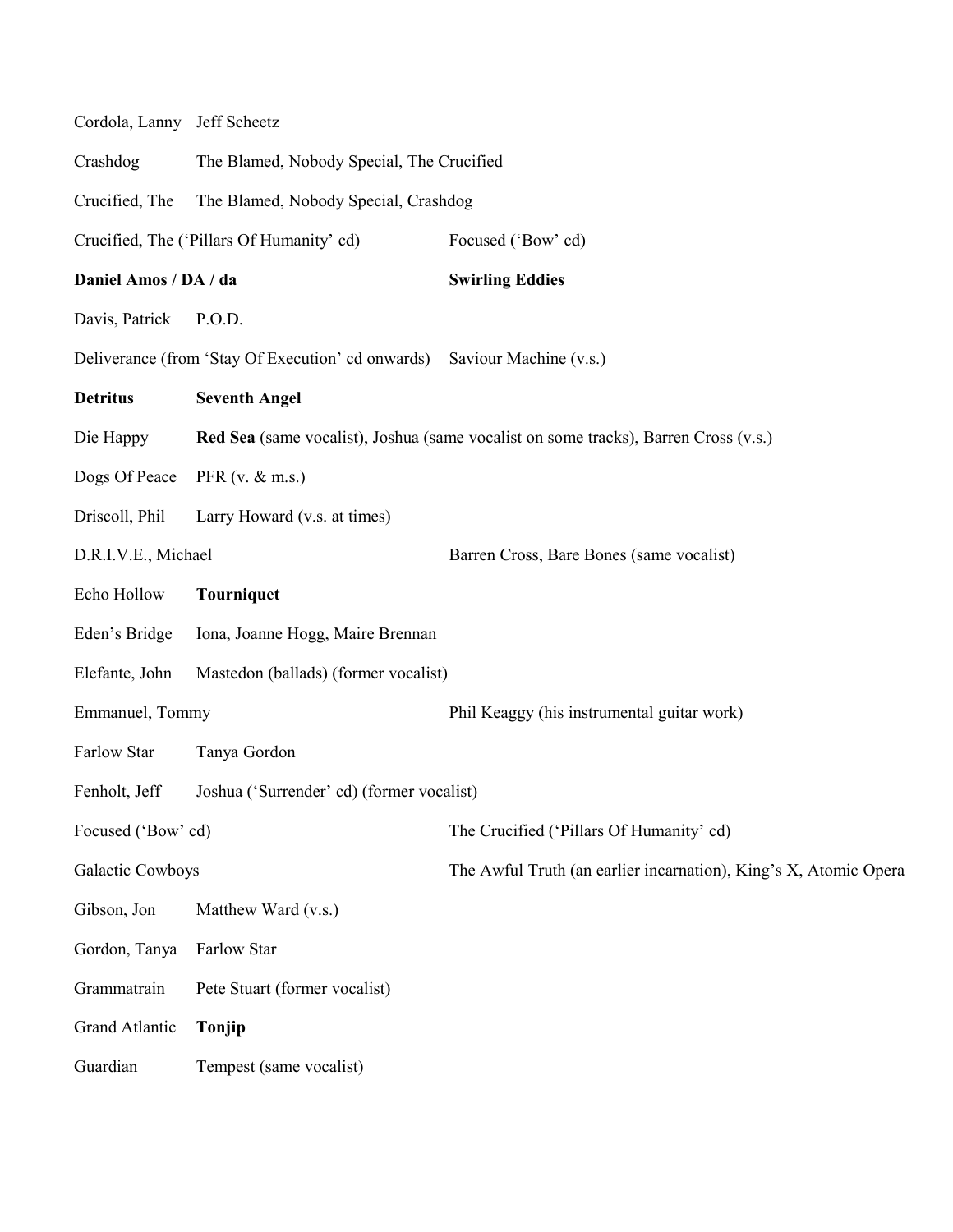| Hill, Kim                      | <b>Kelly Minter</b>                                                        |                                                                                                            |  |
|--------------------------------|----------------------------------------------------------------------------|------------------------------------------------------------------------------------------------------------|--|
| Hogg, Joanne                   | Iona (former vocalist), Eden's Bridge, Maire Brennan                       |                                                                                                            |  |
| Hoi                            | <b>Bel Morrison</b> (v.s.)                                                 |                                                                                                            |  |
| Howard, Larry                  | Phil Driscoll (v.s. at times)                                              |                                                                                                            |  |
| <b>Identical Strangers</b>     |                                                                            | Legend (Seven) (same vocalist), Ruscha (same vocalist), Allies (their<br>softer side), Bob Carlisle (v.s.) |  |
| Iona                           | Joanne Hogg (former vocalist), Eden's Bridge                               |                                                                                                            |  |
| JaeL                           | Ripple Effect                                                              |                                                                                                            |  |
| Joel, Phil                     | Newsboys (esp. the Phil Joel tracks)                                       |                                                                                                            |  |
|                                | Joshua (the Robyn 'Kyle' Basauri tracks)                                   | Die Happy (same vocalist), Red Sea (same vocalist)                                                         |  |
|                                | Keaggy, Phil (his instrumental guitar work)                                | Tommy Emmanuel                                                                                             |  |
| Keaggy, Phil                   | John Newsome (v.s.)                                                        |                                                                                                            |  |
| King's $X$                     | Atomic Opera, Galactic Cowboys, Supershine                                 |                                                                                                            |  |
| Knott, Michael                 | L.S.U./Lifesavers                                                          |                                                                                                            |  |
|                                | Legend (Seven) Ruscha (same vocalist), Identical Strangers (same vocalist) |                                                                                                            |  |
| Leo Nine                       | Battered Fish, The Brave, Rhubarb                                          |                                                                                                            |  |
| L.S.U./LifesaversMichael Knott |                                                                            |                                                                                                            |  |
| Lightforce                     | Mortification (Steve Rowe's next band)                                     |                                                                                                            |  |
|                                | Mad At The World (the Randy Rose tracks)                                   | (Randy) Rose                                                                                               |  |
| Magdallan ('Big Bang' cd)      |                                                                            | Ken Tamplin (same vocalist), Shout (same vocalist)                                                         |  |
| Mastedon (ballads)             |                                                                            | John Elefante (former vocalist)                                                                            |  |
| Matrix                         |                                                                            | Bride (the same band)                                                                                      |  |
| Miller, Julie                  |                                                                            | Leslie/Sam Phillips (v.s.)                                                                                 |  |
| <b>Minter, Kelly</b>           | <b>Kim Hill</b>                                                            |                                                                                                            |  |
| Morrison, Bel                  | Hoi $(v.s.)$                                                               |                                                                                                            |  |
| Mortification                  | Lightforce (Steve Rowe's former band)                                      |                                                                                                            |  |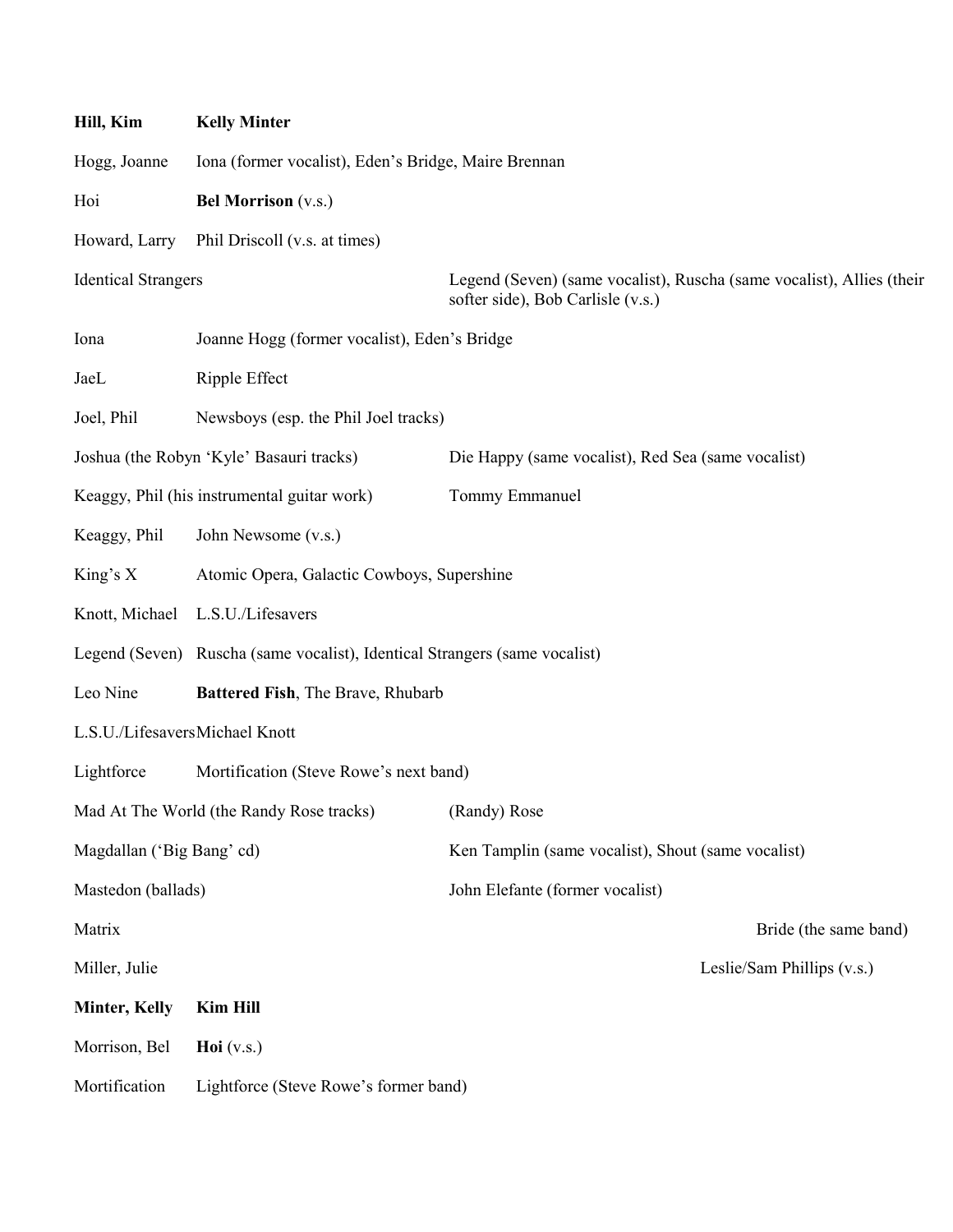| MxPx                                                                     | Slick Shoes, Relient K                                              |                                                                                              |  |
|--------------------------------------------------------------------------|---------------------------------------------------------------------|----------------------------------------------------------------------------------------------|--|
| Newsboys                                                                 | Phil Joel (one of the band's members)                               |                                                                                              |  |
|                                                                          | Nobody Special Crashdog, The Crucified, The Blamed                  |                                                                                              |  |
| Okafor, Ben                                                              | Christafari, Templeyard                                             |                                                                                              |  |
| Once Dead                                                                | <b>Vengeance Rising</b>                                             |                                                                                              |  |
| Out Of Eden                                                              | Nicole C. Mullen (on the track 'Shooby')                            |                                                                                              |  |
| Petra (pre-John Schlitt)                                                 |                                                                     | Greg X. Volz (former vocalist)                                                               |  |
| Petra (John Schlitt)                                                     |                                                                     | John Schlitt (current vocalist)                                                              |  |
| <b>PFR</b>                                                               | Believable Picnic, Dogs Of Peace (v. & m.s.)                        |                                                                                              |  |
| Phillips, Leslie/Sam                                                     |                                                                     | Julie Miller (v.s.)                                                                          |  |
| P.O.D.                                                                   | XL & DBD (Death Before Dishonor), Patrick Davis, Beanbag            |                                                                                              |  |
| <b>Point Of Grace Sierra</b>                                             |                                                                     |                                                                                              |  |
| Pony Express                                                             | Starflyer 59                                                        |                                                                                              |  |
| Ray, Katy                                                                | Kate Spence (same person)                                           |                                                                                              |  |
| Red Sea                                                                  |                                                                     | <b>Die Happy</b> (same vocalist), Joshua (same vocalist on some tracks), Barren Cross (v.s.) |  |
| Relient K                                                                | Slick Shoes, MxPx                                                   |                                                                                              |  |
|                                                                          | Rez/Resurrection Band (their bluesier ballads)                      | Glenn Kaiser (vocalist of Rez), Kaiser/Mansfield, Glenn Kaiser Band                          |  |
| Rhubarb                                                                  | Battered Fish (s.s.)                                                |                                                                                              |  |
| Ripple Effect                                                            | JaeL                                                                |                                                                                              |  |
| Rose, (Randy)                                                            | Mad At The World (the Randy Rose tracks)                            |                                                                                              |  |
| Ruscha                                                                   | Legend (Seven) (same vocalist), Identical Strangers (same vocalist) |                                                                                              |  |
| Sacred Warrior                                                           | Veni Domine (v.s.)                                                  |                                                                                              |  |
| Sal Paradise                                                             | The Crux                                                            |                                                                                              |  |
| Saviour Machine Deliverance (v.s.) (from 'Stay Of Execution' cd onwards) |                                                                     |                                                                                              |  |
| <b>Scaterd Few</b>                                                       | Spyglass Blue (same vocalist)                                       |                                                                                              |  |
| Scheetz, Jeff                                                            | Lanny Cordola                                                       |                                                                                              |  |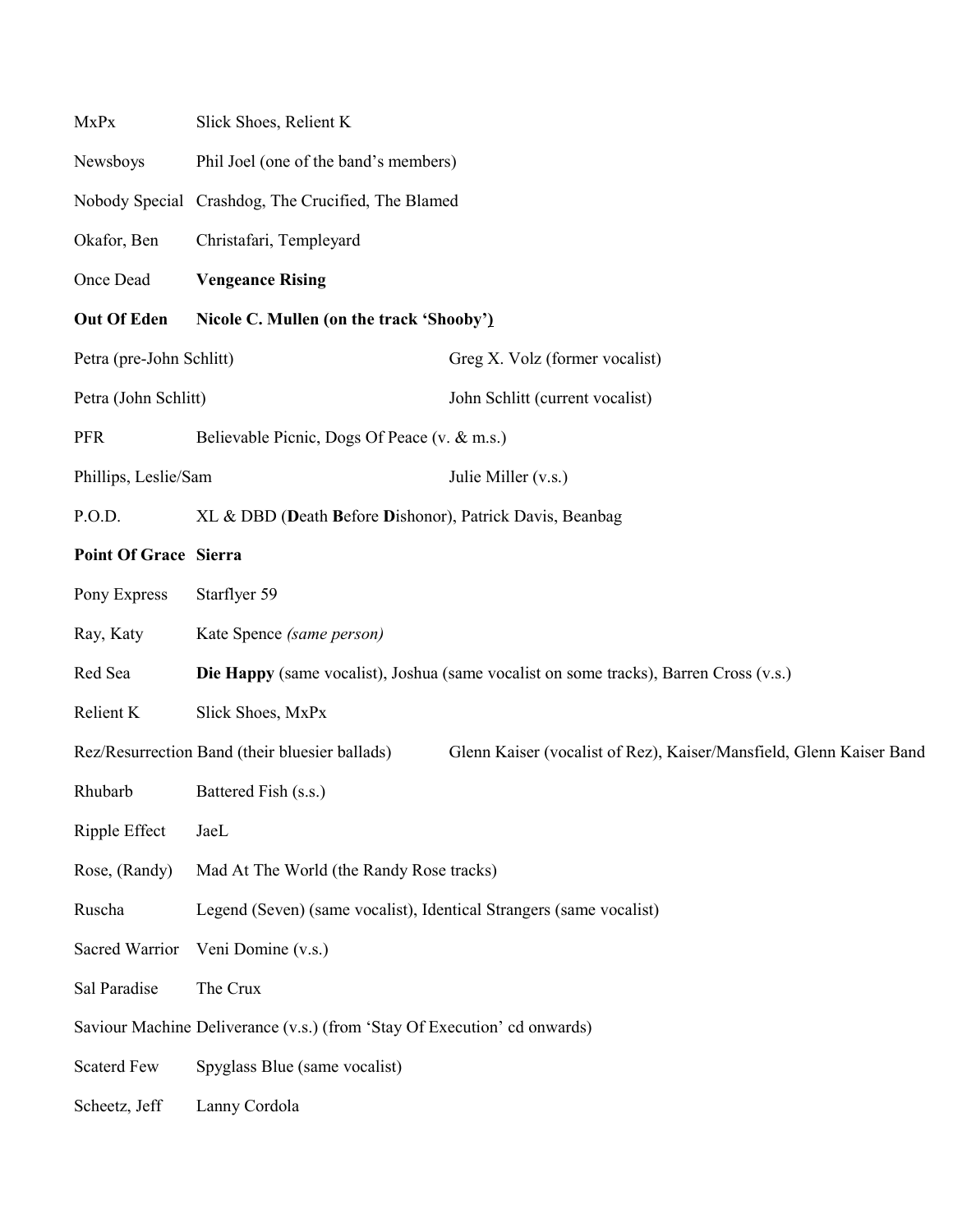| <b>Seventh Angel</b> | <b>Detritus</b>                                                                     |  |
|----------------------|-------------------------------------------------------------------------------------|--|
| Shout                | Ken Tamplin (same voc.), Magdallan ('Big Bang' cd) (same voc.)                      |  |
| <b>Sierra</b>        | <b>Point Of Grace</b>                                                               |  |
| Sin Dizzy            | Stryper                                                                             |  |
| <b>Slick Shoes</b>   | MxPx, Relient K                                                                     |  |
| Sometime Sunday      | Tragedy Ann (same vocalist), Focused                                                |  |
| <b>Sons of Korah</b> | <b>Jason Coghill</b>                                                                |  |
| Spence, Kate         | Katy Ray (same person)                                                              |  |
|                      | The Choir<br>Split Level (esp. the song 'Did You Get Healed?)                       |  |
| Spyglass Blue        | Scaterd Few (same vocalist)                                                         |  |
| <b>Stand, Mike</b>   | <b>Altar Boys</b>                                                                   |  |
| Starflyer 59         | Pony Express, Bon Voyage (m.s. at times)                                            |  |
| Stryper              | Sin Dizzy, Michael Sweet (former vocalist), Janine Stange (v.s.), Amy Wolter (v.s.) |  |
| Stuart, Pete         | Grammatrain (former vocalist)                                                       |  |
| Supershine           | Trouble, King's X                                                                   |  |
| Sweet, Michael       | Stryper (former vocalist), Amy Wolter (v.s.), Janine Stange (v.s.)                  |  |
|                      | Swirling Eddies Daniel Amos / DA / da                                               |  |
| Tamplin, Ken         | Shout, Magdallan ('Big Bang' cd)                                                    |  |
| Tempest              | Guardian (same vocalist)                                                            |  |
| Templeyard           | Christafari, Ben Okafor                                                             |  |
| Tonjip               | <b>Grand Atlantic</b>                                                               |  |
| Tourniquet           | Echo Hollow (former vocalist)                                                       |  |
| <b>Tragedy Ann</b>   | Sometime Sunday (same vocalist)                                                     |  |
| Trouble              | Supershine                                                                          |  |
| Vengeance Rising     | <b>Once Dead</b>                                                                    |  |